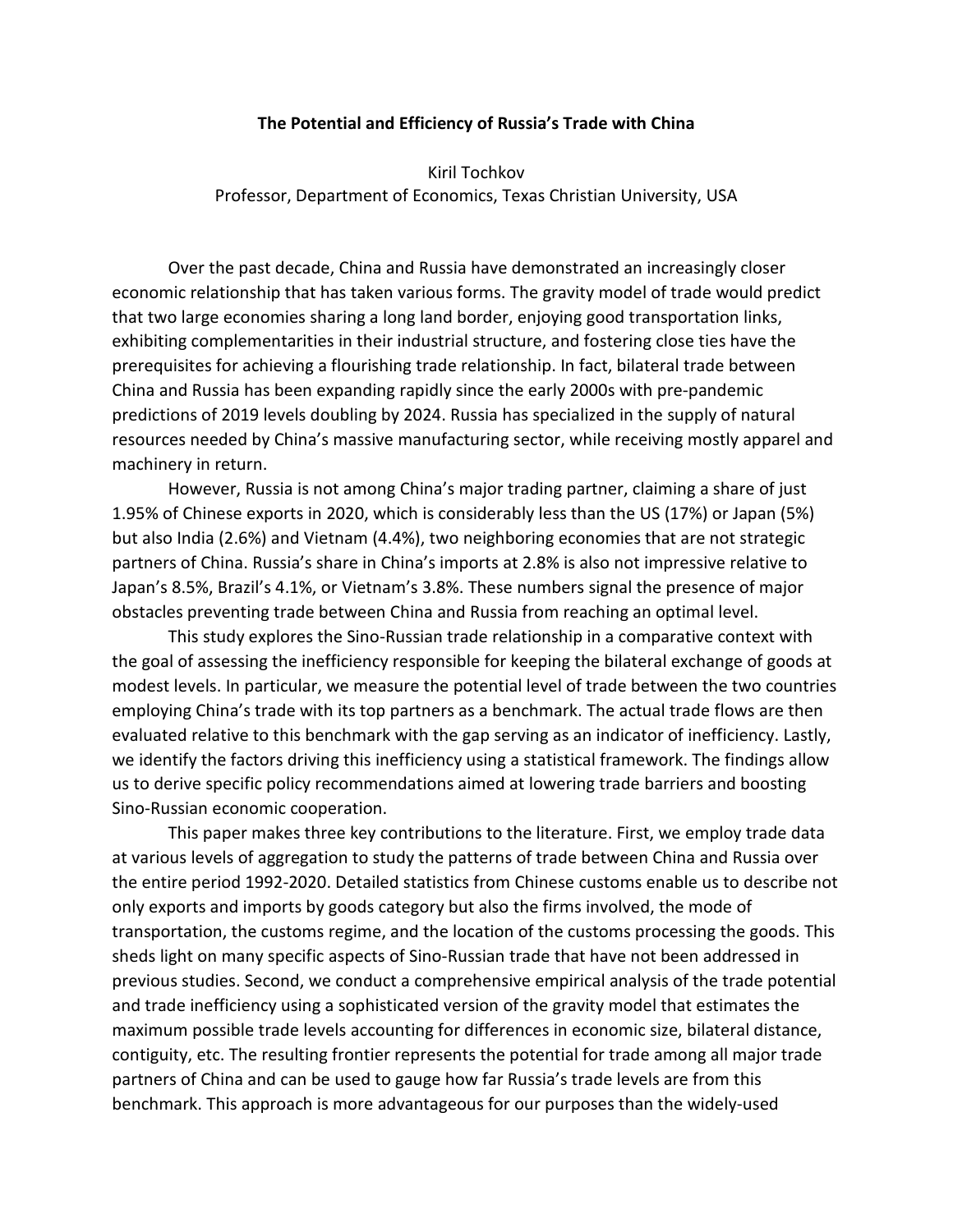standard gravity model, which measures the average response of trade to marginal changes in its determinants. Third, we employ a regression framework to determine the factors that contribute to the inefficiency in Sino-Russian trade relations. In particular, we explore the effects of free trade agreements, customs, infrastructure, and the extent of participation in global value chains.

The empirical framework employed in this study combines two distinct models that are particularly suitable for comparative analysis of trade flows. The first of these is the gravity model, a standard approach in international economics introduced by Tinbergen (1962) and later given a theoretical foundation by Anderson (1979). The second model is the Stochastic Frontier Analysis (SFA), which was introduced by Aigner, Lovell, and Schmidt (1977) and Meeusen and Van den Broeck (1977) and is widely used in the literature on productivity and efficiency. Its main objective is to assess the performance of a unit relative to others by estimating a frontier that serves as the benchmark for comparisons. The distance of each unit from the frontier is decomposed into 1) a random error that contains all factors not taken into account in the model, and 2) an inefficiency term. The focus is on the latter since the distance to the frontier can be defined as a measure of efficiency. The best-performing units are on the frontier, while those below it are considered relatively less efficient. The longer the distance to the frontier for a given unit, the lower its efficiency level. We apply the SFA approach to the trade relationship defined by the gravity model, producing an empirical specification that can measure trade potential and trade efficiency.

Our results indicate that Russian exports to China reach only 43% of their potential, while Chinese exports to Russia achieve 69%. In both cases, the levels are below the sample average and lower than for most other developed or emerging economies. The most surprising finding is that efficiency levels in bilateral trade, and Russian exports in particular, suffered a dramatic decline since the early 2000s and remained low even during the recent period of expanding trade flows and closer economic ties.

This evidence points to the presence of major impediments that stifle Sino- Russian trade. We employ a regression model to identify some of these factors. A broad measure of bilateral trade costs with China suggests that Russia ranks in the middle with many countries enjoying lower costs, and thus higher trade efficiency. FTAs are found to have a positive effect on trade efficiency, implying that the lack of such an agreement between China and Russia puts the latter at a disadvantage relative to other trade partners of China. A larger export share of natural resources, and mineral fuels in particular, also contributes to Russia's unfavorable efficiency ranking. At the same time, our findings indicate that Western sanctions on Russia may have boosted its export efficiency with China after 2014. Lastly, Russia's weak involvement in backward GVCs has also widened the gap between actual and potential trade levels.

Reducing inefficiencies in Sino-Russian trade is likely to face major challenges. The heavy reliance on the extraction and export of natural resources has exacerbated the structural problems of the Russian economy as the industrial sector suffers from a lack of competitiveness, efficiency, and innovation, reinforcing the government's reluctance to enter into trade agreements with a global manufacturing powerhouse such as China. The FTA signed